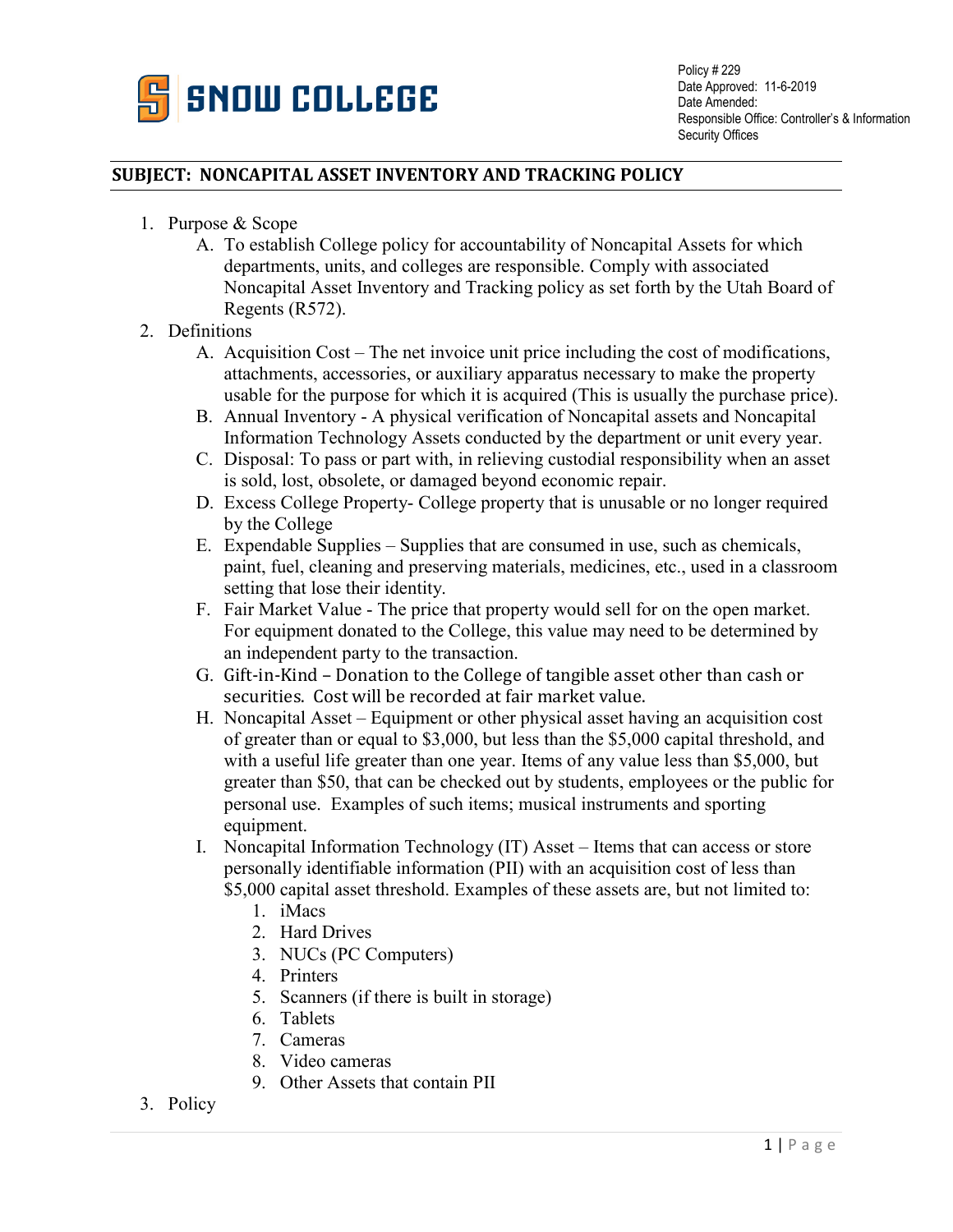

Policy # 229 Date Approved: 11-6-2019 Date Amended: Responsible Office: Controller's & Information Security Offices

- A. Noncapital Assets of the College, including Noncapital Information Technology Assets, must be properly identified, maintained, and accounted for. It is the responsibility of each department or unit which acquires, holds, or disposes of Noncapital Assets to properly record them when acquired, properly inventory them on a regular basis, properly safeguard them, and properly report disposal. Expendable supplies used for educational or research purposes will not be tracked as a noncapital asset.
- 4. Accountability for Noncapital Assets and Noncapital IT Assets
	- A. It is the responsibility of each department or unit which acquires, holds, or disposes of Noncapital Assets, including Noncapital Information Technology Assets, to ensure that each Noncapital Asset is:
		- 1. Properly recorded with the Controller's office when acquired;
		- 2. Properly tagged;
		- 3. Properly inventoried and safeguarded by the department or unit;
		- 4. Properly reported at time of disposal to the Controller's office;
		- 5. Appropriately insured, if necessary.
	- B. When the receipt of Noncapital assets and Noncapital IT assets has been recorded, the department making the purchase will attach an appropriate inventory tag to those assets if it has an acquisition cost of greater than or equal to \$3,000 or the asset is a Noncapital Information Technology Asset of any cost. Placement of an appropriate inventory tag may be required for Noncapital Assets with a lesser value. If a Noncapital Asset is too small or otherwise not suitable for an inventory tag the Controller's Office should be consulted for an exception or alternative. Records of the unique inventory tag, location and other pertinent information shall be maintained within the department in an approved form. This information shall be reported to the Controller's Office which shall retain an updated list of all inventoried Noncapital Assets until such items are processed for disposal. This list should include the names of the custodian to whom each asset is assigned.
	- C. It is the responsibility of each employee and department, to properly maintain Noncapital Assets which have been entrusted to him or her. Lost or stolen Noncapital Assets must be promptly reported to an employee's immediate supervisor, Risk Management and the Controller's Office.
	- D. Noncapital Assets donated to the College will be valued at its fair market value at the time of donation.
	- E. Each department is required to complete an annual inventory of Noncapital assets and Noncapital IT Assets per section 9 below.
- 5. Disposal of Noncapital Assets and Noncapital IT Assets
	- A. The College shall dispose of excess Noncapital Assets in a manner that will maximize the return or benefit to the College, consistent with laws governing state and federal property.
	- B. Before disposal of Noncapital Information Technology Assets containing data storage devices, the department or unit must inquire of the Information Security office whether the device should be retained for legal purposes, and if not must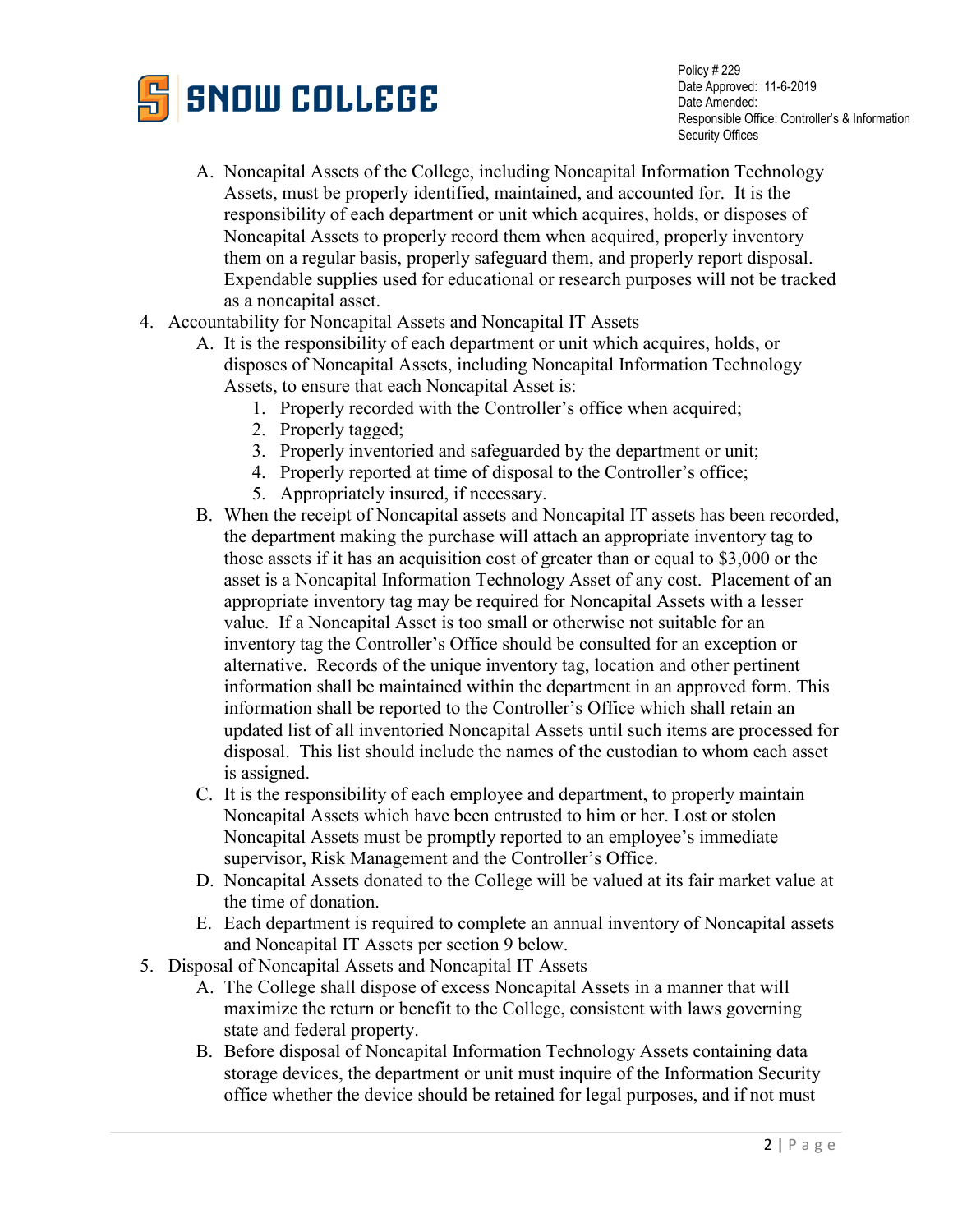

Policy # 229 Date Approved: 11-6-2019 Date Amended: Responsible Office: Controller's & Information Security Offices

have those devices destroyed according to procedures established to prevent the improper access to stored PII information.

- C. If a Noncapital asset was purchased with federal or grant funds the disposing department shall work with the Grant Compliance Officer before disposing of the Noncapital Asset.
- 6. Transfer of Noncapital Assets and Noncapital IT Assets
	- A. Noncapital Assets may be transferred from one College department to another, with the agreement of both departments.
- 7. Off-Campus Use of Equipment
	- A. Prior written approval of the cognizant department head must be obtained for offcampus use of College or government owned property, which includes Noncapital Assets. Approval documents must identify the specific off-campus location, the College Noncapital Asset description or serial number and inventory tag number, the individual responsible for the Noncapital Asset, and the purpose of offcampus use. Completed approval documents must be kept on file with the department.
	- B. An individual who removes Noncapital Assets from its campus location without proper authorization is responsible for replacing such property if it is lost, stolen or damaged.
- 8. Security and Losses
	- A. The Noncapital Asset custodian is responsible for the physical security, maintenance, and utilization of Noncapital Assets in their custody. Special precautions must be taken to safeguard equipment containing PII data and Noncapital Assets with a high-risk for theft.
	- B. Loss, theft or destruction of College or government owned Noncapital Assets must be reported promptly, and no later than twenty-four hours of discovery of the loss to the employee's immediate supervisor, Risk Management and the Controller's Office.
	- C. Negligence in the handling, loss, theft or destruction of Noncapital Assets may subject the responsible employee to discipline through the Corrective Action Policy.
- 9. Inventory Records
	- A. Departments will maintain Inventory records of Noncapital Assets and conduct an annual Inventory on such equipment. It is suggested that departments elect to perform an inventory more frequently if any of the following apply:
		- 1. Items are highly portable;
		- 2. Items contain sensitive or confidential data including any PII;
		- 3. Items have a high probability for theft or misappropriation.
	- B. During the physical Inventory of Noncapital Assets, the department will verify the existence, condition and location of each item of noncapital property that they are responsible for.
	- C. Departments will be accountable for property that cannot be located.
	- D. The annual Inventory process is facilitated by use of the Noncapital Asset Inventory Form.